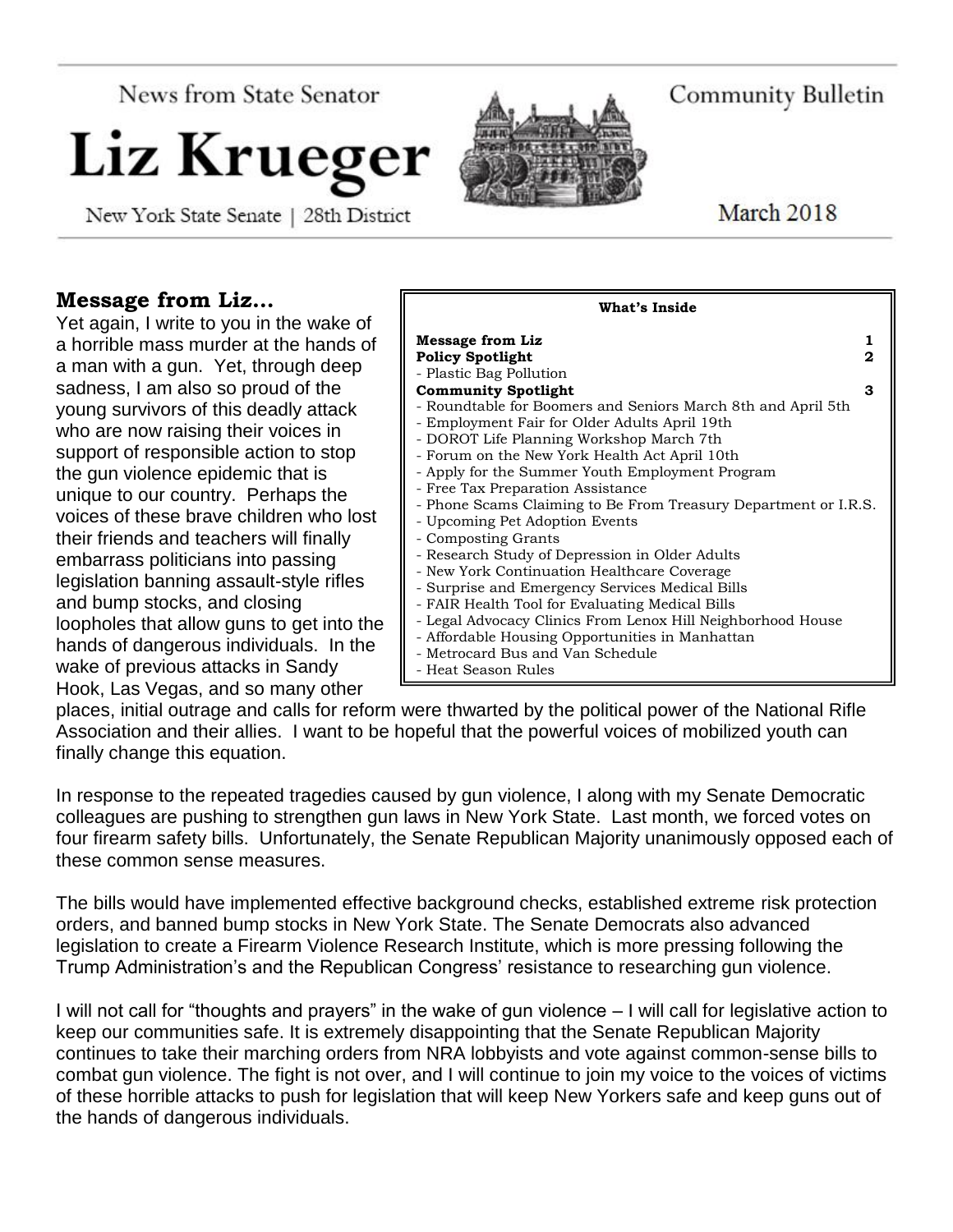# **POLICY SPOTLIGHT**

# *Plastic Bag Pollution*

Last month I, along with my colleagues Sen. Brad Hoylman and Assembly Member Steve Englebright, introduced a bill to tackle the statewide problem of plastic bag pollution. The legislation (S7760/A9953), which aligns with recommendations made by Governor Cuomo's Plastic Bag Task Force, would ban plastic carryout bags and place a ten-cent fee on all other carryout bags, to encourage the use of reusable alternatives. Revenue raised by the fee would go to the State Environmental Protection Fund.

In 2017, after signing legislation to overturn New York City's landmark "Bring Your Own Bag" law, Governor Cuomo announced the creation of a New York State Plastic Bag Task Force, saying "the costly and negative impact of plastic bags on New York's natural resources is a statewide issue that demands a statewide solution." Of the recommendations proposed by the Plastic Bag Task Force, a ban on plastic bags with a fee on other carryout bags has proven most effective throughout the United States and internationally in reducing plastic bag use and encouraging a switch to reusable bags. For example, Los Angeles County, CA, has had such a ban/fee hybrid in place since 2012, which resulted in a 94% reduction in carryout bag consumption. This model has been adopted statewide in California since 2016.

Every year, New Yorkers use more than 20 billion plastic carryout bags, the majority of which are sent to landfills. However, many bags do not make it that far, instead getting stuck in trees, clogging storm drains, getting caught in recycling equipment, and becoming part of the growing islands of plastic pollution poisoning our oceans and our food supply. According to an estimate by the World Economic Forum, "without significant action, there may be more plastic than fish in the ocean, by weight, by 2050."

Fourteen municipalities in New York State have enacted some combination of bans and/or fees for carryout bags, including Suffolk County, Long Beach, Mamaroneck, New Paltz, Hastings-on-Hudson, and New York City (later overturned by the State Legislature). More than 1.6 million New Yorkers live in areas covered by a patchwork of bans and fees. Among other challenges associated with the lack of statewide action, these municipalities are unable to use the funds collected through carryout bag fees for any environmental purpose, since state authority is required to levy taxes.

S7760/A9953 would ban the provision of plastic carryout bags, while placing a minimum 10-cent fee on paper carryout bags and reusable bags. This is the fee level in place in California, and accords with recommendations made by the Plastic Bag Task Force report. The maximum fee for carryout bags is set at 25-cents, giving retailers flexibility to defray the increased cost of non-plastic bags, while addressing concerns that fees could be set considerably higher. In-store plastic bags, such as produce, meat, and bulk food bags are exempt, as well as carryout bags provided by restaurants, prepared-food vendors, and emergency food providers. Customers paying with SNAP or WIC are exempt from the fee. Stores will keep 20% of the fee to defray costs, with the remaining 80% going to the state Environmental Protection Fund, to be made available to localities for pollution reduction, cleanup, and education, and reusable bag distribution, with priority given to low- and fixed-income communities.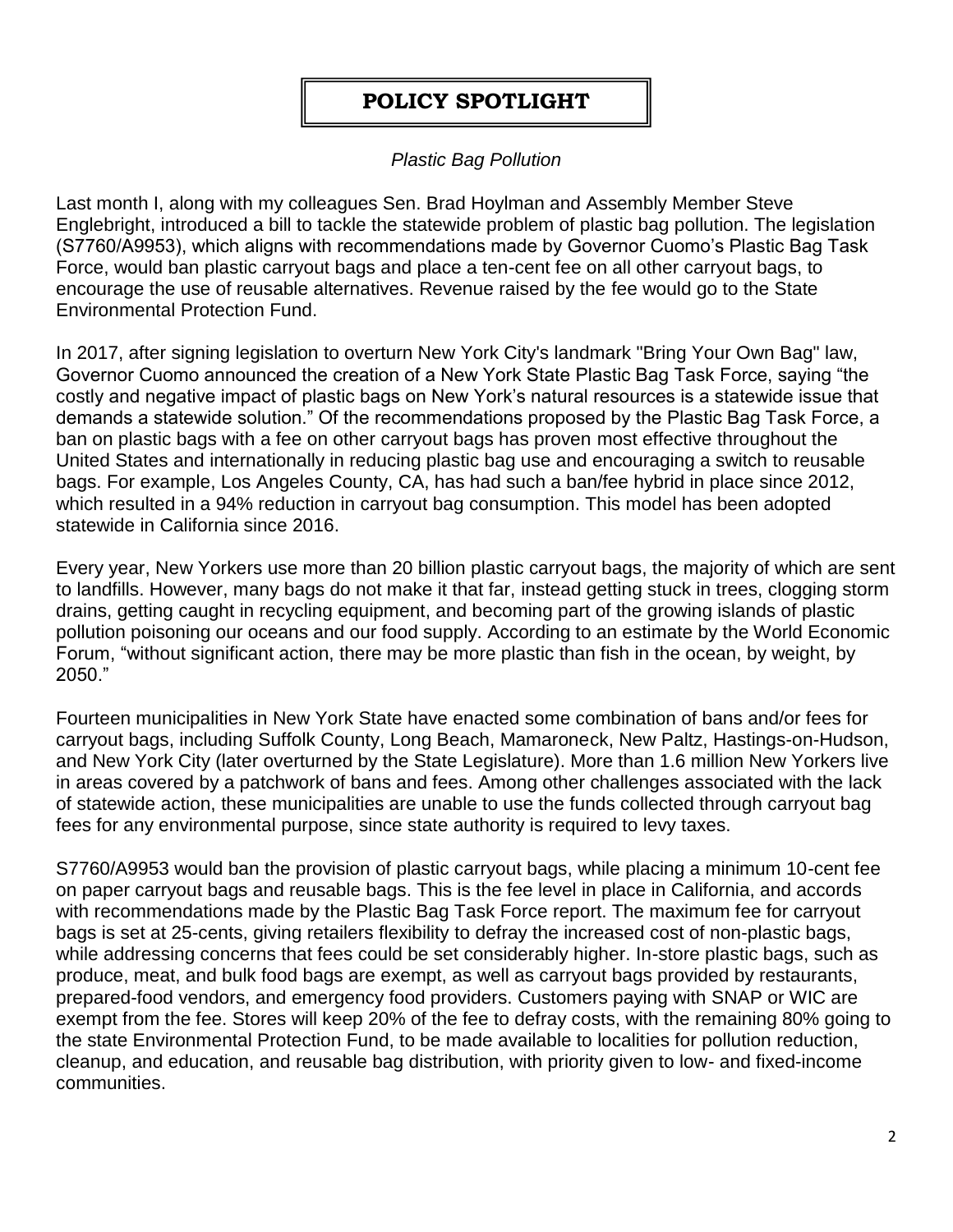We have a responsibility to protect our quality of life, not just for ourselves, but for our children and grandchildren. That means ensuring that our trees and our sidewalks are not littered with plastic bags, that our rivers and streams are not degraded by plastic pollution, and that the food we eat is not poisoned by the residue of our own plastic waste. Because of Albany's failure to act, cities, towns, and counties across our state have been forced to take matters into their own hands. Worse than that, the Legislature and the Governor took the unprecedented step of overturning New York City's own proven, effective solution. At the time the Governor called for a statewide solution - and that's just what this bill provides. It asks New Yorkers to make a small sacrifice so that together we can have a big impact on our shared environment. I know we are up to the task.

# **COMMUNITY SPOTLIGHT**

#### **Roundtable for Boomers and Seniors Thursday March 8th and April 5th:**

The Roundtable for Boomers & Seniors provides an opportunity for constituents to come together to explore life issues that are relevant across the age span. At each session, attendees hear from and engage with professionals who are knowledgeable on topics that are of most concern to the growing population of older adults in New York City. Over the course of five sessions, the Roundtable looks at a specific issue from different perspectives each month. This year's series will focus on engagement.

The third roundtable session will take place Thursday, March 8th from 8:30 to 10:30 a.m and the topic will be employment and older adults. Speakers include Ruth Finkelstein, ScD, Executive Director of the Brookdale Center on Aging, Hunter College; Peter Gosselin, journalist, ProPublica; and Amy Scherber, CEO, Amy's Bread.

The fourth session will take place Thursday, April 5th from 8:30 am - 10:30 am, and the topic will be the arts. Speakers include Laurel Humbel, Community and Access Programs at MoMA, and Jamie Shoneman, Art Therapy Manager at Lenox Hill Neighborhood House. Movement Speaks will perform at the event, and the Alzheimer's Foundation will offer free memory tests after the event from 10:30 – noon.

Both sessions take place at Lenox Hill Neighborhood House, 331 East 70th Street between 1st and 2nd. To RSVP for either session email liz@lizkrueger.com or call (212) 490-9535.

#### **Employment Fair for Older Adults April 19th:**

On Thursday, April 19th, from 10 am - 1 pm I am hosting an Employment Fair for Older Adults at Lenox Hill Neighborhood House, 331 East 70th Street between 1st and 2nd. Participants include prospective employers and organizations that can help with organizing your job search. To RSVP email liz@lizkrueger.com or call (212) 490-9535.

#### **DOROT Life Planning Workshop March 7th:**

DOROT and the New York Legal Assistance Group (NYLAG) are hosting a Life Planning Guidance for Older Adults workshop entitled "Elder Justice: What Savvy New Yorkers Need to Know + Why Almost Everyone Needs a Last Will & Testament," which will provide older adults education, information, document preparation, and hands-on support about a range of life planning issues free of charge.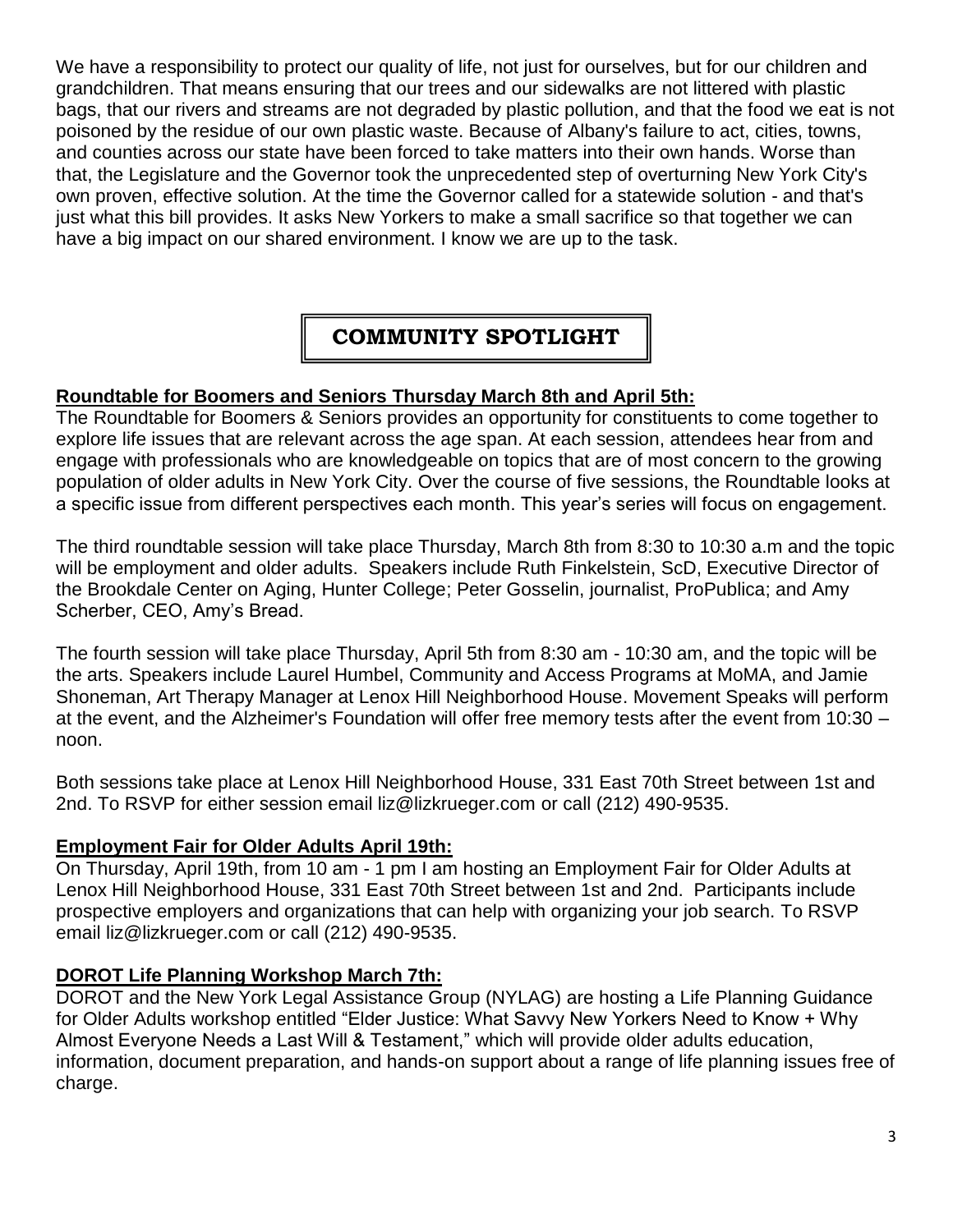The program takes place at DOROT at 171 W 85th Street on Wednesday, March 7th. The morning session from 10am - noon will be a presentation focusing on steps older adults should take to safeguard their rights and independence, especially in light of the myriad scams and schemes preying on this vulnerable population, along with information about Last Wills & Testaments and whether each person needs one. NYLAG attorneys will save time for Q&A.

The afternoon session from 1pm to 5pm will consist of individually scheduled one-on-one appointments with NYLAG attorneys, allowing older adults to consult privately on a range of topics. The attorneys are also available to assist in preparing documents including powers of attorney, statutory gift riders, SSI appointments of representative forms, and HIPAA releases. DOROT's team of social workers will be on-hand to discuss and help prepare advance healthcare planning documents in addition to other support as needed.

Registration is a must! Those who wish to meet privately in the afternoon with an attorney or social worker must register in advance by contacting Wendy Handler (whandler@dorotusa.org or 917-441- 3724). Due to space limitations, we also ask all those planning to attend the morning session also register.

# **Forum on the New York Health Act April 10th:**

The Campaign for New York Health and Upper West Side Action are hosting a Forum/Teach in on Tuesday, April 10th on the New York Health Act. Our health care continues to be under attack in Washington. New Yorkers should know that we have an opportunity to make universal health coverage a reality now! The New York Health Act has passed the Assembly and is near a majority in the NY Senate. Grassroots activism can get it through the Senate in 2018 or 2019! The Act will provide single payer health coverage for all the residents of New York State. Learn about this vital topic and what you can do to help get health care for all of us. Speakers include Assembly Member Richard Gottfried, lead sponsor of the New York Health Act, and Katie Robbins, Director of the Campaign for NY Health. The forum will take place from 7:00 p.m. to 9:00 p.m. at Goddard Riverside, 593 Columbus Avenue at 88th Street. See the event page at [bit.ly/NYHealthUWS](http://bit.ly/NYHealthUWS) to RSVP or [www.nyhcampaign.org](http://www.nyhcampaign.org/) for information on the bill.

#### **Apply for the Summer Youth Employment Program:**

The NYC Summer Youth Employment Program (SYEP) is accepting applications for the summer of 2018. If you or someone you know is a NYC youth between the ages of 14-24 who is looking for valuable work experience and earning money this summer, please complete the SYEP application at [https://application.nycsyep.com.](https://application.nycsyep.com/) The application deadline is March 16th.

The Program Offers

- Career Readiness Training: Learn essential workplace readiness skills, business etiquette, financial literacy, and many other skills that will help jumpstart your career.
- Work Experience: Participants work in a variety of entry-level jobs at government agencies, hospitals, summer camps, nonprofits, small businesses, law firms, museums, sports enterprises, and retail organizations
- Earn Extra Money: Get paid while gaining skills that will help develop your career. All SYEP participants are paid at NYS minimum wage.

Who is Eligible? Youth between the ages of 14-24 who are residents of one of the five boroughs of New York City and legally allowed to work in New York City.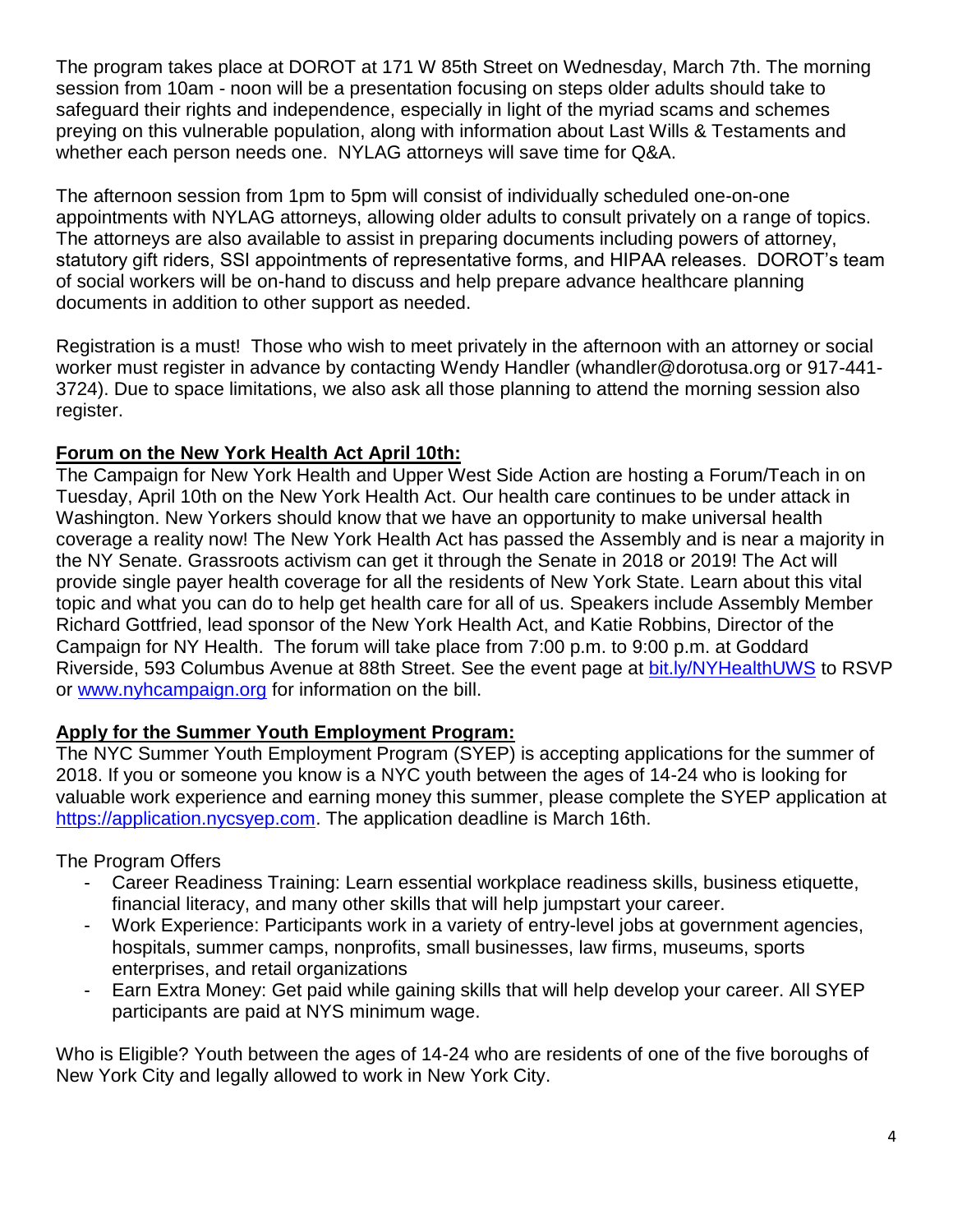If you have any questions, please call 1.800.246.4646.

#### **Free Tax Preparation Assistance:**

IRS-trained volunteers are available to provide free tax preparation assistance throughout New York City. I encourage you to take advantage of these services, which can save you money and ensure you avoid getting caught in "Refund Anticipation Loan" scams that many for-profit tax preparers engage in.

AARP is sponsoring a number of locations on the East Side, and there are no age or income restrictions to receive this assistance. Here are some sites in the 28th Senate District where you can get free assistance with your taxes:

58th Street Library, 127 East 58th Street Telephone: 212-759-7358 Site Hours: Wednesday and Saturday, 10:00am-2:00pm

67th Street Library, 328 East 67th Street Telephone: 212-734-1717 Site Hours: Friday, 10:00am-2:00pm

Community Church of New York, 40 East 35th Street Telephone: 212-683-4988 Site Hours: Thursday, 9:30am-1:00pm

Epiphany Library, 228 East 23rd Street Telephone: 212-679-2645 Site Hours: Thursday, 10:00am-2:00pm

Grand Central Library, 135 East 46th Street Telephone: 212-621-0670 Site Hours: Saturday 10:00am-2:00pm

Lenox Hill Neighborhood House, 331 East 70th Street Telephone: 212-744-5022 Site Hours: Wednesday, 9:00am-1:00pm

Science, Industry and Business Library (SIBL), 188 Madison Ave @ 34th Street Telephone: 917-275-6975 Site Hours: Monday, Wednesday 1:00pm-6:00pm, Friday, Saturday 1:00pm-5:00pm..

Stanley Isaacs Neighborhood Center, 415 East 93rd Street Telephone: 212-360-7620 Site Hours: Friday, 9:00am-2:00pm

Webster Branch Library, 1465 York Avenue Telephone: 212-288-5049 Site Hours: Monday, 11:00am-3:00pm except 2/19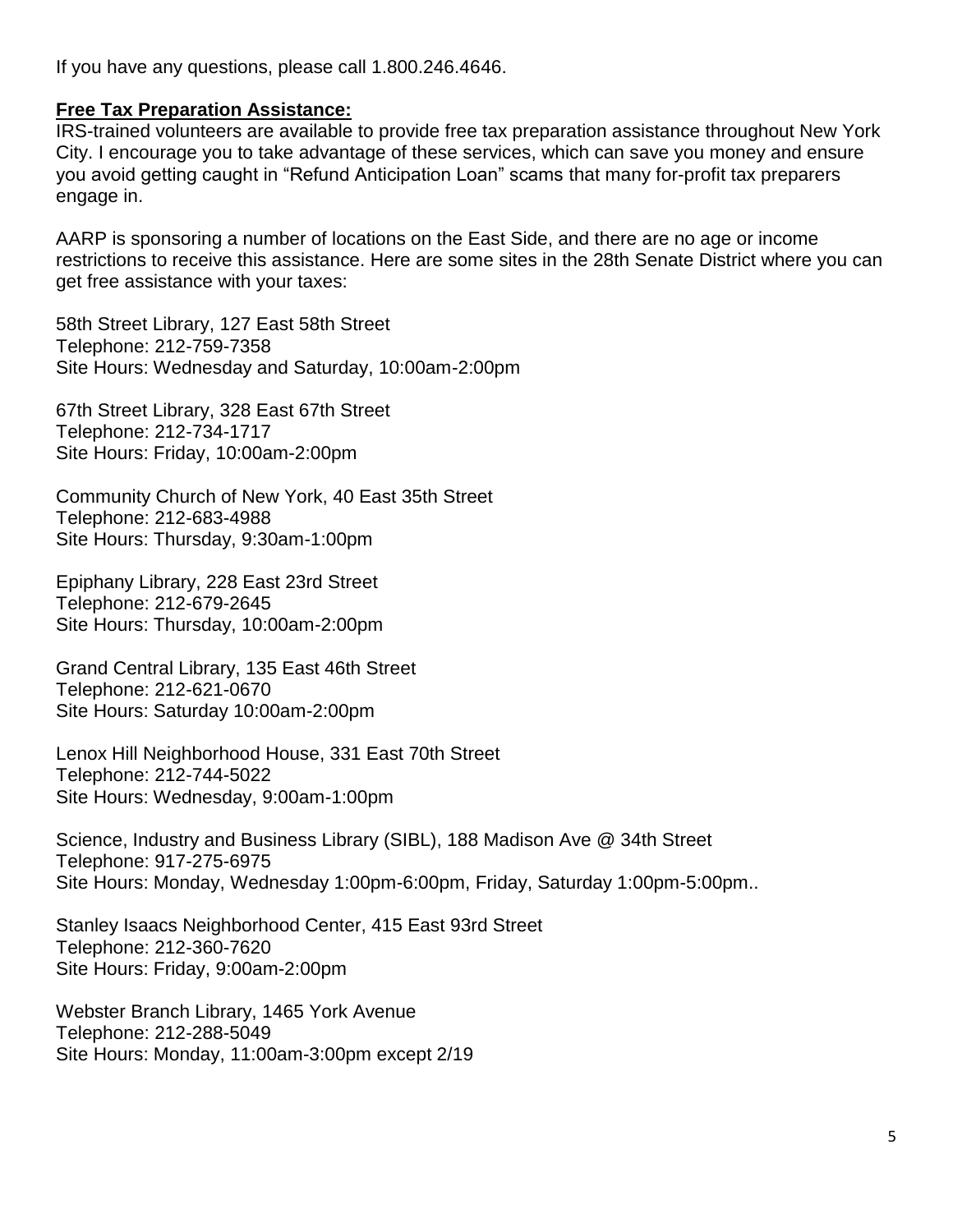New York City also offers free tax preparation either in person or online for individuals making \$64,000 or less.

You can file in-person an NYC Free Tax Prep site. Filing is completely free and includes e-filing and direct deposit of your refund. Some sites have income limits. For most sites, you must have earned \$54,000 or less in 2016 to use In Person service. Some NYC Free Tax Prep sites have special services if you are self-employed, are applying for an Individual Taxpayer Identification Number, you are a senior over age 60 with pension or retirement-related question or you need to file or change your return from a previous tax year. At these sites, you will drop off your documents and pick up the completed return later.

You can also complete your tax return online at certain NYC Free Tax Prep sites with help from an IRS certified VITA/TCE volunteer preparer. You must have earned \$64,000 or less in 2016 and have a valid email address to use the Assisted Self-Preparation service.

You can access a map of tax preparation sites at each site and find out which required tax documents you need at [nyc.gov/taxprep.](http://www.nyc.gov/taxprep)

#### **Phone Scams Claiming to Be From Treasury Department or I.R.S.:**

Constituents continue to report phone scams, where someone calls repeatedly claiming to be from the Department of the Treasury or the I.R.S. and saying that the call recipient owes money to the U.S. Government. *The call is a scam*. The I.R.S will **never**:

- Call to demand immediate payment using a specific payment method such as a prepaid debit card, gift card, or wire transfer. Generally, the IRS will first mail a bill to any taxpayer who owes taxes.
- Threaten to immediately bring in local police or other law-enforcement groups to have the taxpayer arrested for not paying.
- Demand that taxes be paid without giving the taxpayer the opportunity to question or appeal the amount owed.
- Ask for credit or debit card numbers over the phone.

If you receive such a call, do not give out any information. Hang up immediately. Contact the Treasury Inspector General to report the call. Use their "IRS Impersonation Scam Reporting" web page at [https://www.treasury.gov/tigta/contact\\_report\\_scam.shtml,](https://www.treasury.gov/tigta/contact_report_scam.shtml) or call 800-366-4484.

You can also reports scams to the Federal Trade Commission. Use the "FTC Complaint Assistant" at [https://www.ftccomplaintassistant.gov/#crnt&panel1-1.](https://www.ftccomplaintassistant.gov/#crnt&panel1-1) Please add "IRS Telephone Scam" in the notes.

#### **Upcoming Pet Adoption Events:**

Animal Care Centers of NYC (ACC) is sponsoring several Pet Adoption events around the district in December. Upcoming dates and locations are:

Saturday, March 17, 11:00 a.m. – 3:00 p.m., Biscuits and Bath – Dogs only 1064 First Avenue b/t at 58<sup>th</sup> Street

Saturday, March 17, Noon – 4:00 p.m., Raymour and Flanigan 133 East 14<sup>th</sup> Street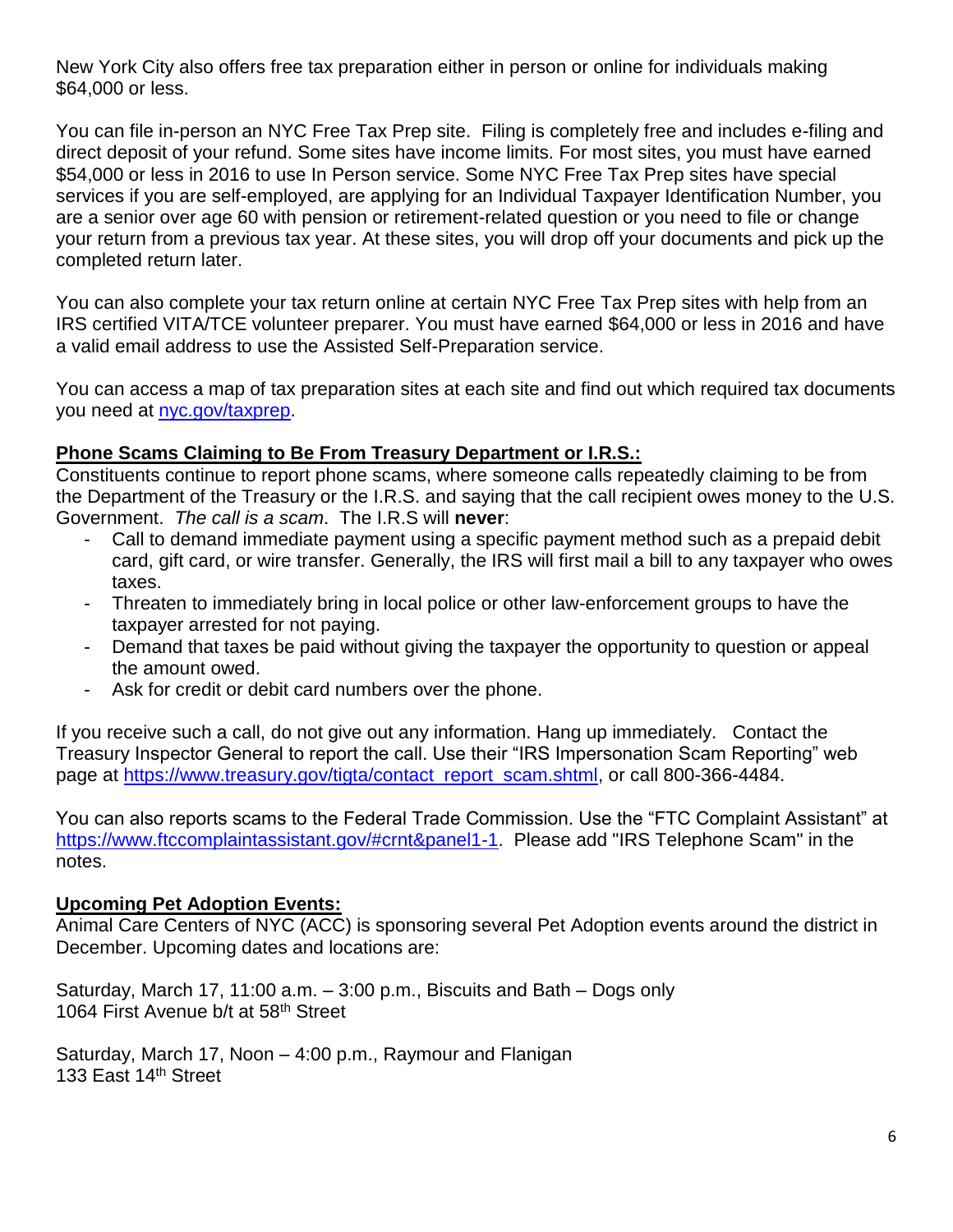Upcoming events are also listed at<http://nycacc.org/Events.htm>

#### **Composting Grants:**

Citizens Committee for New York City, the Manhattan Solid Waste Advisory Board (SWAB), and Manhattan Borough President Gale Brewer have partnered to offer grants to start, expand and grow composting programs in all five boroughs of New York City

Grants of up to \$750 are awarded to community groups working on neighborhood composting programs. Groups eligible for funding include community associations, community gardens, friends of park groups, housing development groups, nonprofits, schools, colleges and universities, hospitals, and private businesses. Grants can be used to purchase materials to start or expand upon a composting program. Applications are available at [http://www.citizensnyc.org/grants/composting](http://www.citizensnyc.org/grants/composting-grant)[grant](http://www.citizensnyc.org/grants/composting-grant) and the deadline to apply is March 23rd. For more information, contact Katie at [kgrassle@citizensnyc.org](mailto:kgrassle@citizensnyc.org) or 212-822-9567.

# **Research Study of Depression in Older Adults:**

The Weill Cornell Institute of Geriatric Psychiatry is conducting a therapy research study for depressed individuals 60 years and older. Eligible participants will receive nine weekly sessions with a social worker. These sessions will be free of charge. If you are interested in this research study or have any questions, please call Eve Root, at 914-997-4059.

#### **New York Continuation Healthcare Coverage:**

The Consolidated Omnibus Budget Reconciliation Act (COBRA) allows eligible workers and their families to continue receiving group health benefits for up to 18 months following a change in circumstance such as termination of employment, reduction in hours worked, or other life events. Workers and their families are responsible for paying the full premium. In addition, New York State law allows eligible residents to continue receiving group health benefits for an additional 18 months. Therefore, if an eligible worker is laid off at the end of March 2018, s/he can opt to pay for COBRA coverage through September 2019 under federal law. S/he can then opt to pay for continuation coverage under state law for an additional 18 months, through March 2021.

What New Yorkers may not be aware of is that eligibility for continuation coverage through the state is determined in part on the employer or former employer's type of group health insurance policy: fully insured or self-insured. If the group policy is fully insured, the employer pays monthly premiums to the insurance company, and the insurance company assumes the risk of paying health care costs. If the group policy is self-insured, the employer pays its employees' health care costs with its own funds, but generally hires an insurance company to administer the plan. Since an insurance company typically administers both kinds of plans, employees may not know which type of plan they have. Fully insured group health insurance policies fall under the purview of New York State law, while selfinsured policies do not; therefore, your group health insurance policy must be fully insured for you to be eligible for continuation coverage through the state (there are other eligibility requirements as well). How do you determine whether you have a fully insured or self-insured policy? The HR department of your employer/former employer should have this information. If not, you can call the New York State Department of Financial Services consumer hotline at (800) 342-3736 for assistance.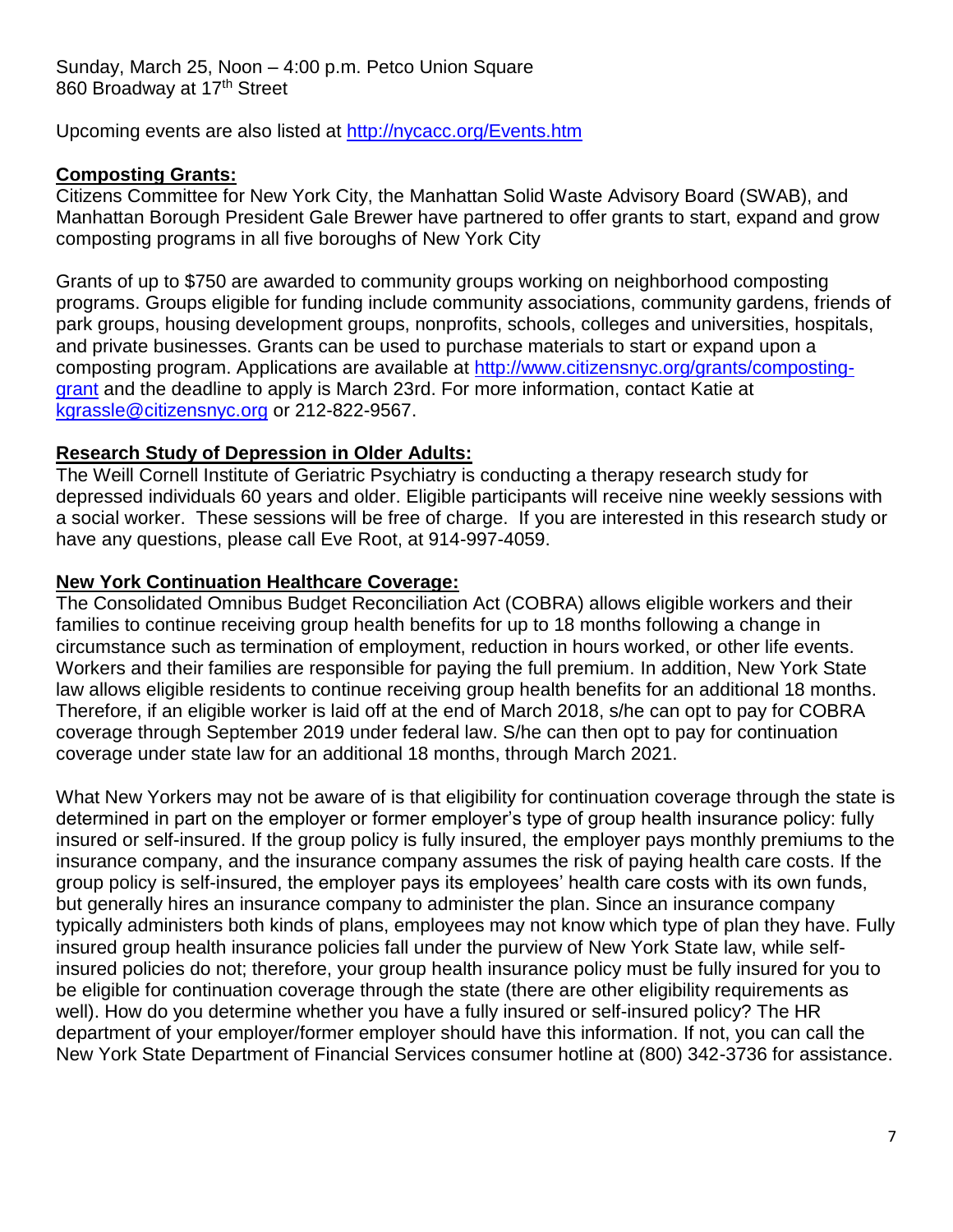# **Surprise and Emergency Services Medical Bills:**

Have you unexpectedly received a medical bill from an Emergency Room physician who is out-ofnetwork? Or, have you gone to an in-network medical facility and later received a bill for services provided by an out-of-network provider? In March 2015, New York State enacted the "Emergency Medical Services and Surprise Bill" Law in response to these situations. This law provides different types of protection depending on whether your health insurance policy is fully or self-insured (explanation of fully vs. self-insured health insurance plans is provided above under New York Continuation Coverage; please note that individual market policies may also be fully or self-insured – all ACA health insurance plans are fully insured).

Emergency Medical Services and Surprise Bill Law Protections:

Under this law, you may only be billed for applicable co-pays, co-insurance, and deductibles related to medical services received in the Emergency Room, even if a physician is out-of-network (this does not apply if you are admitted to the hospital). Additionally, you are protected if you are treated by an out-of-network physician at an in-network facility, and if an in-network provider refers you to an out-ofnetwork provider, for example:

1. You schedule surgery at an in-network hospital with an in-network physician. During surgery, the physician determines that s/he needs the expertise of a specialist. The specialist is out-of-network and sends you a bill.

2. You make an appointment with your primary care physician. Upon arrival, your physician informs you that s/he is unable to see you - another physician will see you instead. It turns out the referred physician is out-of-network. You did not sign a consent form, but you receive a bill.

3. Your in-network physician sends lab work to an out-of-network lab and you receive a bill.

Please visit the following NYS Department of Financial Services web page for more information on how to handle surprise and emergency services bills:

http://www.dfs.ny.gov/consumer/hrights.htm#surprise.

If you receive an emergency medical service or surprise bill and are not sure what to do, or need support, please call Community Health Advocates at (888) 614-5400.

#### **FAIR Health Tool for Evaluating Medical Bills:**

FAIR Health is an independent nonprofit dedicated to bringing transparency to healthcare costs and health insurance information has established [YouCanPlanForThis.org,](http://www.youcanplanforthis.org/) a free healthcare planning website that will empower New Yorkers around the state to plan and manage their medical and dental expenses.

YouCanPlanForThis.org arms patients with vital information they can use when planning and managing their healthcare costs. By entering their zip codes in the cost lookup users can estimate their medical or dental expenses for particular procedures in their geographic areas. The tool takes into account whether they are insured or uninsured—and if insured, whether they are staying in network or going out of network.

The site also features new educational content, videos, resources and a section devoted to understanding healthcare quality in the context of healthcare decision making.

#### **Legal Advocacy Clinics At Lenox Hill Neighborhood House:**

The Lenox Hill Neighborhood House Legal Advocacy Center Offers assistance on a number of different issues. Here is a list of their ongoing programs and clinics: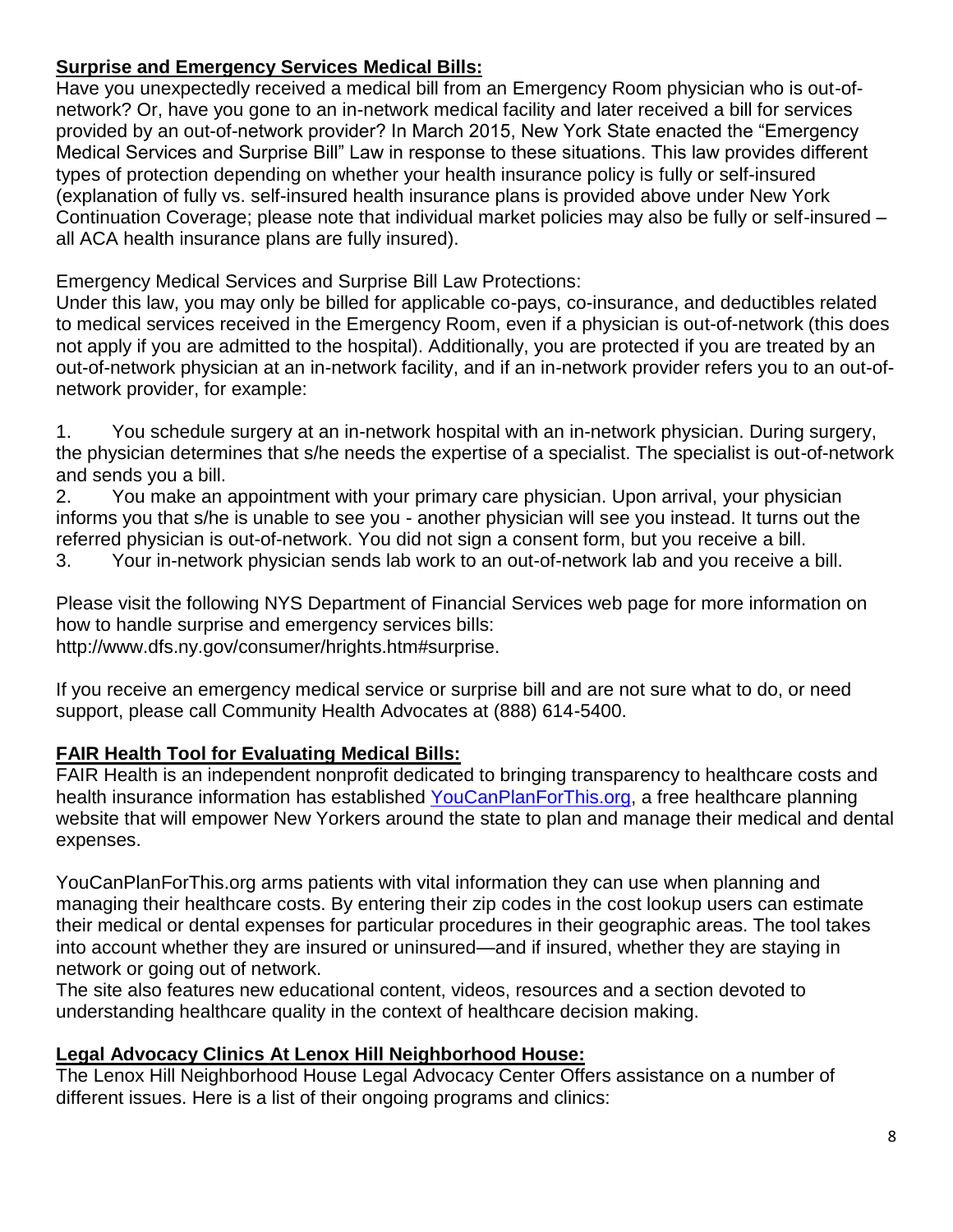● SNAP (formerly Food Stamps) Clinics: Wednesdays from 10am to 1pm at Lenox Hill Neighborhood House, 331 East 70th Street. First come, first served. Bring proof of identity, income information, utility bill, proof of housing costs, information on any dependents and if you are 60 or over or on SSI/SSD, information on medical costs. For more information, call [212-218-0431.](tel:212-218-0431)

● SCRIE Clinics: Walk-in Clinic. The next clinic will take place Thursday, April 12 from 9:30 a.m to 1:00 p.m at Lenox Hill Neighborhood House, 331 East 70th Street. You must arrive before Noon to ensure you can be seen. If you are 62 years or older, live in a rent regulated apartment and have an annual household income of \$50,000 or less you may be eligible for the Rent Freeze Program. Find out if you are eligible and get assistance applying or recertifying for SCRIE.

● Tenants Rights Advice Clinic: Walk-in clinic. The next Clinic will take place May 10 from 10am to 1pm at 331 East 70th Street, First come-first Served. Please bring all relevant housing-related documents with you.

● End-of-Life Planning/Advance Directives: volunteer attorneys may be able to assist you with oneon-one counseling and individualized drafting of Advance Directives including Health Care Proxies, Living Wills, Powers of Attorney, and simple, low-asset Wills. If you are interested in being screened for a possible appointment, call the intake hotline at [212-218-0503 ext 4.](tel:212-218-0503%20ext%204)

● Health Care Access/Medicare/Medicaid: call [212-218-0503 ext 3.](tel:212-218-0503%20ext%203) Find out about Medicare Savings Programs, Medicaid home care, Medicare Part D, Medicaid Spend-down, EPIC and if you are eligible for Medicaid.

• Health Insurance Enrollment: call [212-218-0432.](tel:212-218-0432) Assistance with finding and enrolling in an affordable health insurance plan.

# **Affordable Housing Opportunities in Manhattan:**

**515 West 36th Street Apartments** is now accepting applications for 63 affordable studio, 1- 2- and 3-bedroom apartments newly constructed at 515 West 36th Street in the Chelsea neighborhood in Manhattan. Rents for these apartments range from \$613 to \$2,733 depending on income and unit size. To be eligible, applicants must have incomes between \$22,903 and \$124,020 depending on unit and family size. Asset limits also apply. Preference will be given to Community Board 4 residents for 50% of units, mobility-impaired persons for 5% of units, visual- and/or hearing-impaired persons for 2% of units, and City of New York municipal employees for 5% of units. A full description of the building and application process is available at

[https://a806-housingconnect.nyc.gov/nyclottery/AdvertisementPdf/440.pdf.](https://a806-housingconnect.nyc.gov/nyclottery/AdvertisementPdf/440.pdf)

Households may elect to submit an application by one of two methods: EITHER online OR by mail. To submit your application online now, please visit NYC Housing Connect at [www.nyc.gov/housingconnect](http://www.nyc.gov/housingconnect) and select "Apply for Housing." To request an application by mail, mail a self-addressed envelope to: Affordable Housing Dept. 515, 1357 Broadway, Box 309, New York, NY 10018.

Applications must be submitted online or postmarked by April 3, 2018. Applicants who submit more than one application may be disqualified.

**Randolph Houses North** is now accepting applications for 106 affordable studio, 1- 2- and 3 bedroom apartments newly constructed at 265 West 114<sup>th</sup> Street in the Central Harlem neighborhood in Manhattan. Rents for these apartments range from \$675 to \$1289 depending on income and unit size. To be eligible, applicants must have incomes between \$25,475 and \$66,420 depending on unit and family size. Asset limits also apply. Preference will be given to Community Board 10 residents for 50% of units, NYCHA-affiliated applicants for 25% of the units, mobility-impaired persons for 5% of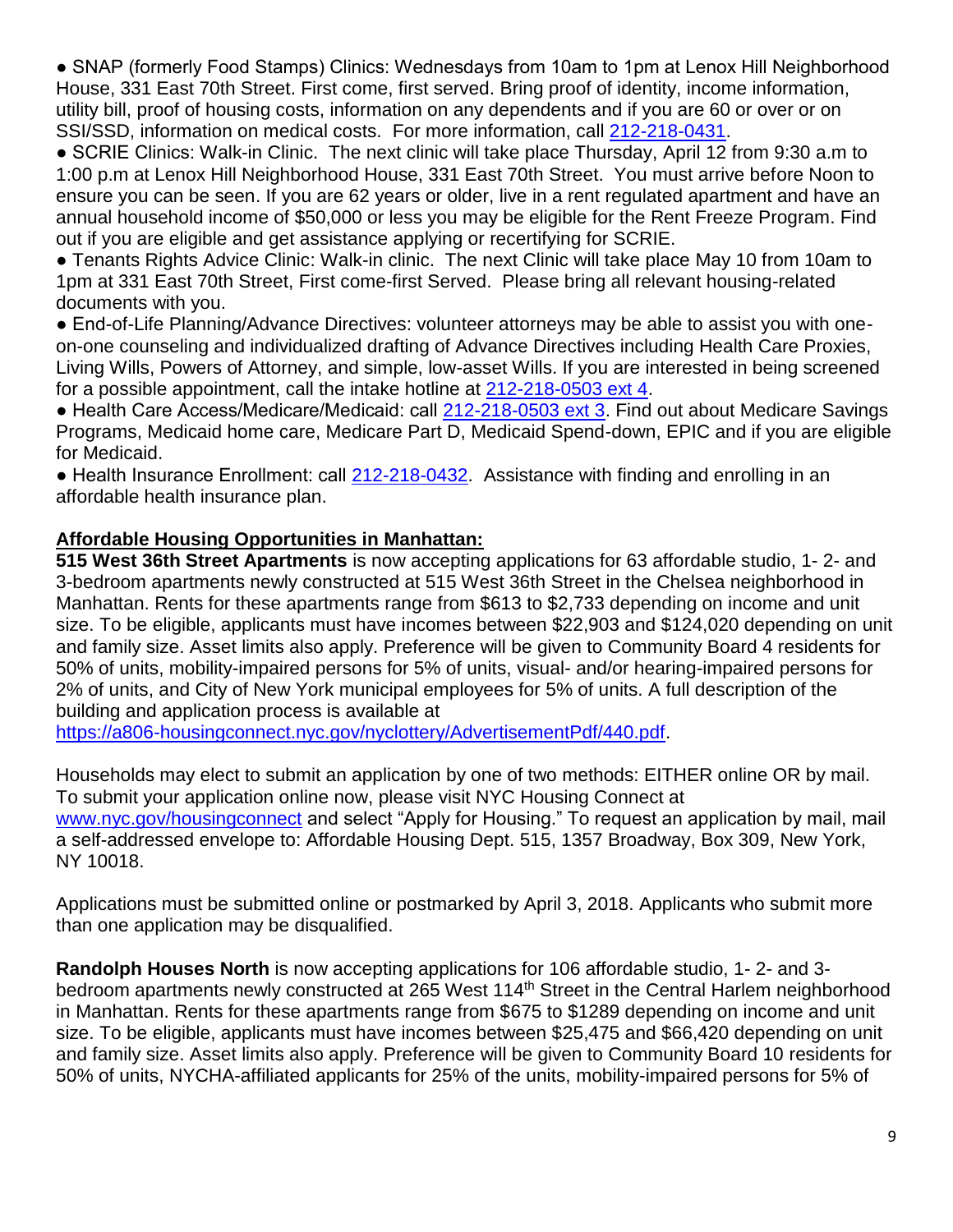units, visual- and/or hearing-impaired persons for 2% of units, and City of New York municipal employees for 5% of units. A full description of the building and application process is available at <https://a806-housingconnect.nyc.gov/nyclottery/AdvertisementPdf/441.pdf>

Households may elect to submit an application by one of two methods: EITHER online OR by mail. To submit your application online now, please visit NYC Housing Connect at [www.nyc.gov/housingconnect](http://www.nyc.gov/housingconnect) and select "Apply for Housing." To request an application by mail, mail a self-addressed envelope to: Randolph Houses North c/o The Wavecrest Management Team, 87-14 116<sup>th</sup> Street, Richmond Hill, NY 11418.

Applications must be submitted online or postmarked by April 6, 2018. Applicants who submit more than one application may be disqualified.

**606 West 57th Street Apartments** is now accepting applications for 258 affordable studio, 1- 2- and 3-bedroom apartments newly constructed at 606 West 57<sup>th</sup> Street in the Hell's Kitchen neighborhood in Manhattan. Rents for these apartments range from \$613 to \$2,902 depending on income and unit size. To be eligible, applicants must have incomes between \$22,903 and \$132,840 depending on unit and family size. Asset limits also apply. Preference will be given to Community Board 4 residents for 50% of units, mobility-impaired persons for 5% of units, visual- and/or hearing-impaired persons for 2% of units, and City of New York municipal employees for 5% of units. A full description of the building and application process is available at

[https://a806-housingconnect.nyc.gov/nyclottery/AdvertisementPdf/444.pdf.](https://a806-housingconnect.nyc.gov/nyclottery/AdvertisementPdf/444.pdf)

Households may elect to submit an application by one of two methods: EITHER online OR by mail. To submit your application online now, please visit NYC Housing Connect at [www.nyc.gov/housingconnect](http://www.nyc.gov/housingconnect) and select "Apply for Housing." To request an application by mail, mail a self-addressed envelope to: 606 West 57<sup>th</sup> Street Apartments, PO BOX 1543, New York, NY 10159

Applications must be submitted online or postmarked by April 10, 2018. Applicants who submit more than one application may be disqualified.

**118 Fulton Street** is now accepting applications for 97 affordable studio, 1- and 2-bedroom apartments newly constructed at 118 Fulton Street in the Financial District neighborhood in Manhattan. Rents for these apartments range from \$788 to \$1,025 depending on unit size. To be eligible, applicants must have incomes between \$28,903 and \$57,240 depending on unit and family size. Asset limits also apply. Preference will be given to Community Board 1 residents for 50% of units, mobility-impaired persons for 5% of units, visual- and/or hearing-impaired persons for 2% of units, and City of New York municipal employees for 5% of units. A full description of the building and application process is available at

[https://a806-housingconnect.nyc.gov/nyclottery/AdvertisementPdf/443.pdf.](https://a806-housingconnect.nyc.gov/nyclottery/AdvertisementPdf/443.pdf)

Households may elect to submit an application by one of two methods: EITHER online OR by mail. To submit your application online now, please visit NYC Housing Connect at [www.nyc.gov/housingconnect](http://www.nyc.gov/housingconnect) and select "Apply for Housing." To request an application by mail, mail a self-addressed envelope to: Affordable Housing Dept. 118, 1357 Broadway, Box 309, New York, NY 10018 or by email at [info118FultonSt@gmail.com.](mailto:info118FultonSt@gmail.com)

Applications must be submitted online or postmarked by April 10, 2018. Applicants who submit more than one application may be disqualified.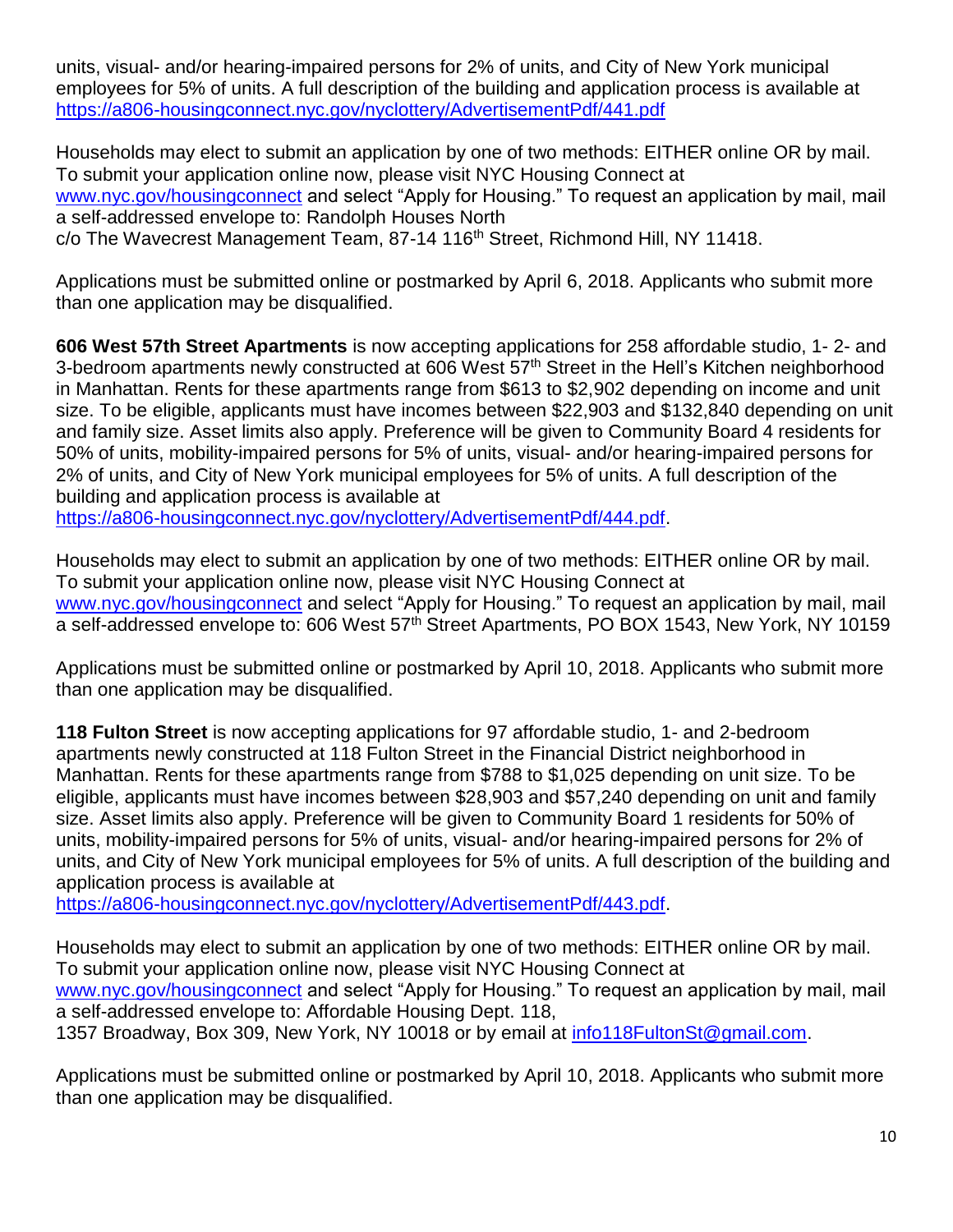**524 East 14th Street** is now accepting applications for 50 affordable studio, 1- and 2-bedroom apartments newly constructed at 524 East 14th Street in the East Village neighborhood in Manhattan. Rents for these apartments range from \$1,114 to 2,733 depending on income and unit size. To be eligible, applicants must have incomes between \$40,080 and \$124,020 depending on unit and family size. Asset limits also apply. Preference will be given to mobility-impaired persons for 5% of units and visual- and/or hearing-impaired persons for 2% of units. A full description of the building and application process is available at

[https://a806-housingconnect.nyc.gov/nyclottery/AdvertisementPdf/446.pdf.](https://a806-housingconnect.nyc.gov/nyclottery/AdvertisementPdf/446.pdf)

Households may elect to submit an application by one of two methods: EITHER online OR by mail. To submit your application online now, please visit NYC Housing Connect at [www.nyc.gov/housingconnect](http://www.nyc.gov/housingconnect) and select "Apply for Housing." To request an application by mail, mail a self-addressed envelope to: 524 E. 14 St. c/o Breaking Ground, PO Box 3620937, New York, NY 10129.

Applications must be submitted online or postmarked by April 11, 2018. Applicants who submit more than one application may be disqualified.

**60 Fulton** is now accepting applications for 30 affordable studio, 1- and 2-bedroom apartments newly constructed at 60 Fulton Street in the Financial District neighborhood in Manhattan. Rents for these apartments range from \$613 to \$2,733 depending on income and unit size. To be eligible, applicants must have incomes between \$22,903 and \$124,020 depending on unit and family size. Asset limits also apply. Preference will be given to Community Board 1 residents for 50% of units, mobilityimpaired persons for 5% of units, visual- and/or hearing-impaired persons for 2% of units, and City of New York municipal employees for 5% of units. A full description of the building and application process is available at

[https://a806-housingconnect.nyc.gov/nyclottery/AdvertisementPdf/449.pdf.](https://a806-housingconnect.nyc.gov/nyclottery/AdvertisementPdf/449.pdf)

Households may elect to submit an application by one of two methods: EITHER online OR by mail. To submit your application online now, please visit NYC Housing Connect at [www.nyc.gov/housingconnect](http://www.nyc.gov/housingconnect) and select "Apply for Housing." To request an application by mail, mail a self-addressed envelope to: 60 Fulton, c/o Housing Partnership Development Corporation, 242 West 36<sup>th</sup> Street, 3<sup>rd</sup> Floor, New York, NY 10018.

Applications must be submitted online or postmarked by April 23, 2018. Applicants who submit more than one application may be disqualified.

# **Metrocard Bus and Van Schedule:**

The MTA offers MetroCard-related services throughout New York City through mobile buses and vans. Buses provide a full range of services, including applying for or refilling a Reduced-Fare MetroCard, buying or refilling a regular MetroCard, or getting answers to a MetroCard-related question. Vans sell Unlimited Ride MetroCards and Pay-Per-Ride MetroCards, and they refill MetroCards and Reduced-Fare MetroCards. Buses and vans will be in my district on the following dates and locations:

March 13, 9 - 10:30 am, 92 Street & Lexington Avenue – Bus March 13, 11:00 am - 12:30 pm., 86 Street & Lexington Avenue – Bus March 13, 1:30 - 2:30 pm, 68 Street & Lexington Avenue – Bus